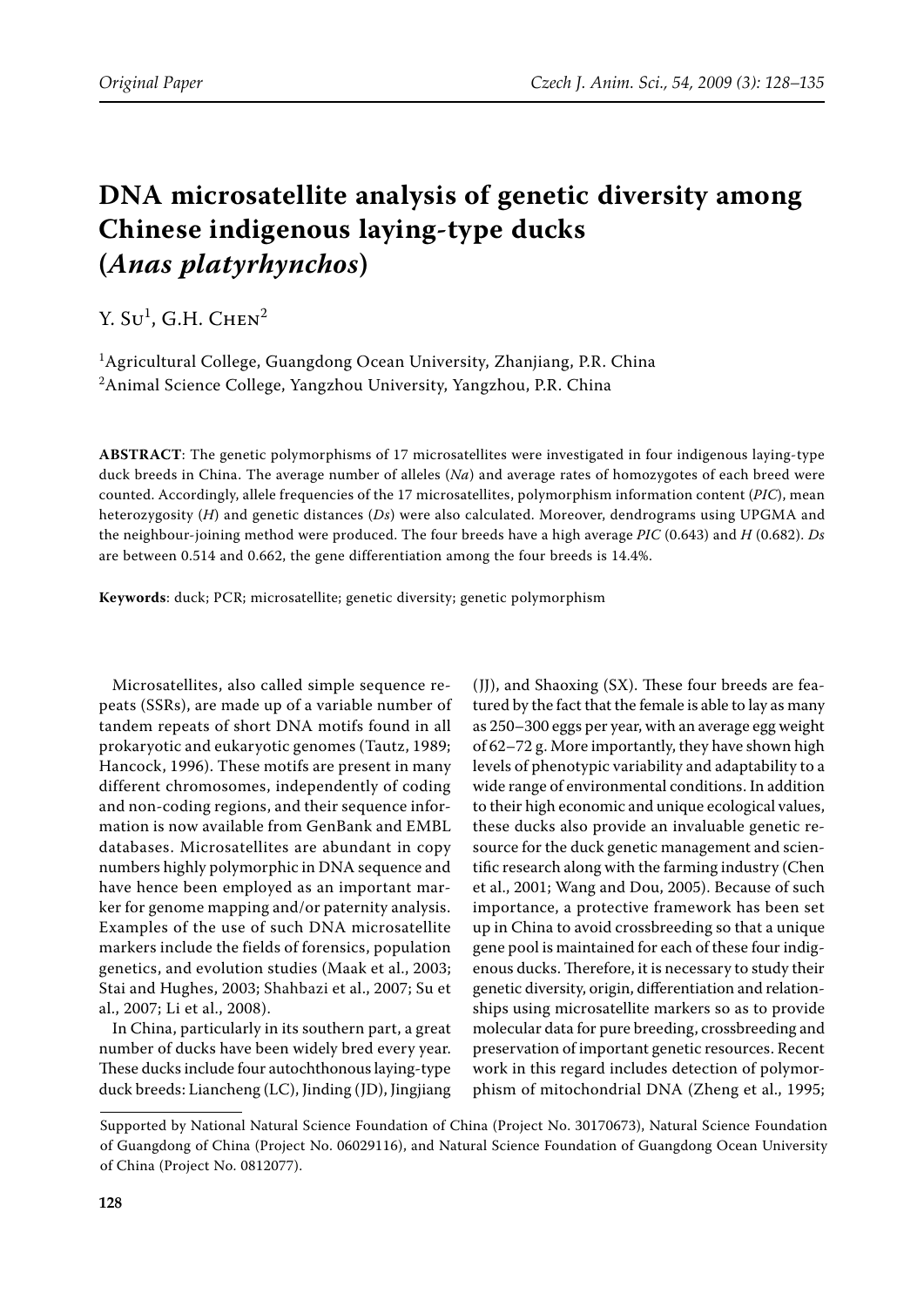Chen et al., 1999) and RAPD and RFLP analysis of genomic DNA (Zuo et al., 2004; Xiao et al., 2004; Yan et al., 2005). In this article, the genetic diversity and the possible evolutionary relationship of the four indigenous ducks have been reported.

# **MATERIAL AND METHODS**

## **Sampling**

Blood samples were collected from 219 unrelated individuals representing four duck breed populations, including 54 LC ducks, 55 JD ducks, 60 JJ ducks, and 50 SX ducks. The blood samples collected were stored at –80°C until use.

## **DNA isolation**

A routine phenol/chloroform extraction method was used to extract and purify the genomic DNA. DNA concentration was estimated by comparison with molecular standard markers using agarose gel electrophoresis.

# **Microsatellite loci and primers used for polymerase chain reaction (PCR)**

Seventeen microsatellite loci were studied, which include *APL*577*, APL*579, *APL*580*, CMO*211*, CMO*212 (Gong et al., 2005); *AY*258*, AY*264*, AY*269*, AY*283*, AY*285*, AY*287*, AY*294*, AY*295*, AY*310*, AY*314*,* 

#### Table 1. Characterisation of duck microsatellites

|                    | Primer sequence $(5'-3')$                                | Annealing<br>temperature<br>$(^{\circ}C)$ | Allele<br>number | Allele fragments<br>(bp) |
|--------------------|----------------------------------------------------------|-------------------------------------------|------------------|--------------------------|
| APL577             | GAATAAA GTAACGGGCTTCTCT CTGCTTGGTT-<br><b>TGGAAA GT</b>  | 55.0                                      | 9                | $192 - 272$              |
| APL579             | ATTAGA GCAGGAGTTAGGAGAC GCAA GAA<br><b>GTGGCTTTTTTC</b>  | 55.0                                      | 17               | 159-319                  |
| APL580             | GGATGTTGCCCCACATATTT TTGCCTTGTTTAT-<br><b>GA GCCATTA</b> | 55.0                                      | 14               | $104 - 180$              |
| AY258              | ATGTCTGAGTCCTCGGAGC ACA-<br>ATAGATTCCAGATGCTGAA          | 58.1                                      | 6                | 093-211                  |
| AY264              | GCAGACTTTTACTTATGACTC CTTAGCCCAGT-<br>GAAGCATG           | 58.1                                      | 18               | 114-284                  |
| AY269              | TCGCATTAAGCTCTGATCT ATCAACAGA-<br><b>ATCCAAAATATG</b>    | 55.5                                      | 25               | $245 - 425$              |
| AY283              | GACCACAACATCGTGCAGAG GATAATGGCT-<br><b>GGCTCCTTGA</b>    | 50.9                                      | 17               | $211 - 371$              |
| AY285              | TCCCACCCCAAACCCTGCTGTG-<br>TAACCCGATAGACTGA              | 50.3                                      | 14               | $231 - 341$              |
| AY287              | TGCAGGTAGGTCTTCTGTTCTG GCCAGTCCTT-<br>TGCTTCGTAA         | 60.8                                      | 15               | 174-294                  |
| AY294              | TGTAGTTTAGTTGCTGGATA TTAGTAAACTCTT-<br><b>GCCATCT</b>    | 60.8                                      | 16               | $200 - 310$              |
| AY295              | GGCTTCTGTGCTCCTCAGAT GCACAAGTGGCA-<br><b>TGTGTCAT</b>    | 66.0                                      | 15               | $203 - 443$              |
| AY310              | GCTTTAGTTTTTCAATTAGGTA TGGTGCGAT-<br>GAGCTGAGAT          | 58.1                                      | 27               | $107 - 477$              |
| AY314              | CTCATTCCAATTCCTCTGTA CAGCATTAT-<br>TATTTCAGAAGG          | 50.3                                      | 21               | $117 - 317$              |
| CADU <sub>86</sub> | GCAGAGCGGTGTGAGAGCA AACACAGCTT-<br>CACCCCACAG            | 60.1                                      | 8                | $175 - 217$              |
| CADU24             | CCAGCCAAGAACCTCCAGT CTTTGAATGTCCA-<br>TGTAGCAG           | 58.1                                      | 6                | $138 - 178$              |
| CMO211             | GGATGTTGCCCCACATATTT TTGCCTTGTTTAT-<br><b>GA GCCATT</b>  | 55.0                                      | 16               | $221 - 301$              |
| CMO <sub>212</sub> | CTCCACTA GAACACA GACATT CATCTTTGGCA-<br><b>TTTTGAAG</b>  | 58.0                                      | 10               | $108 - 164$              |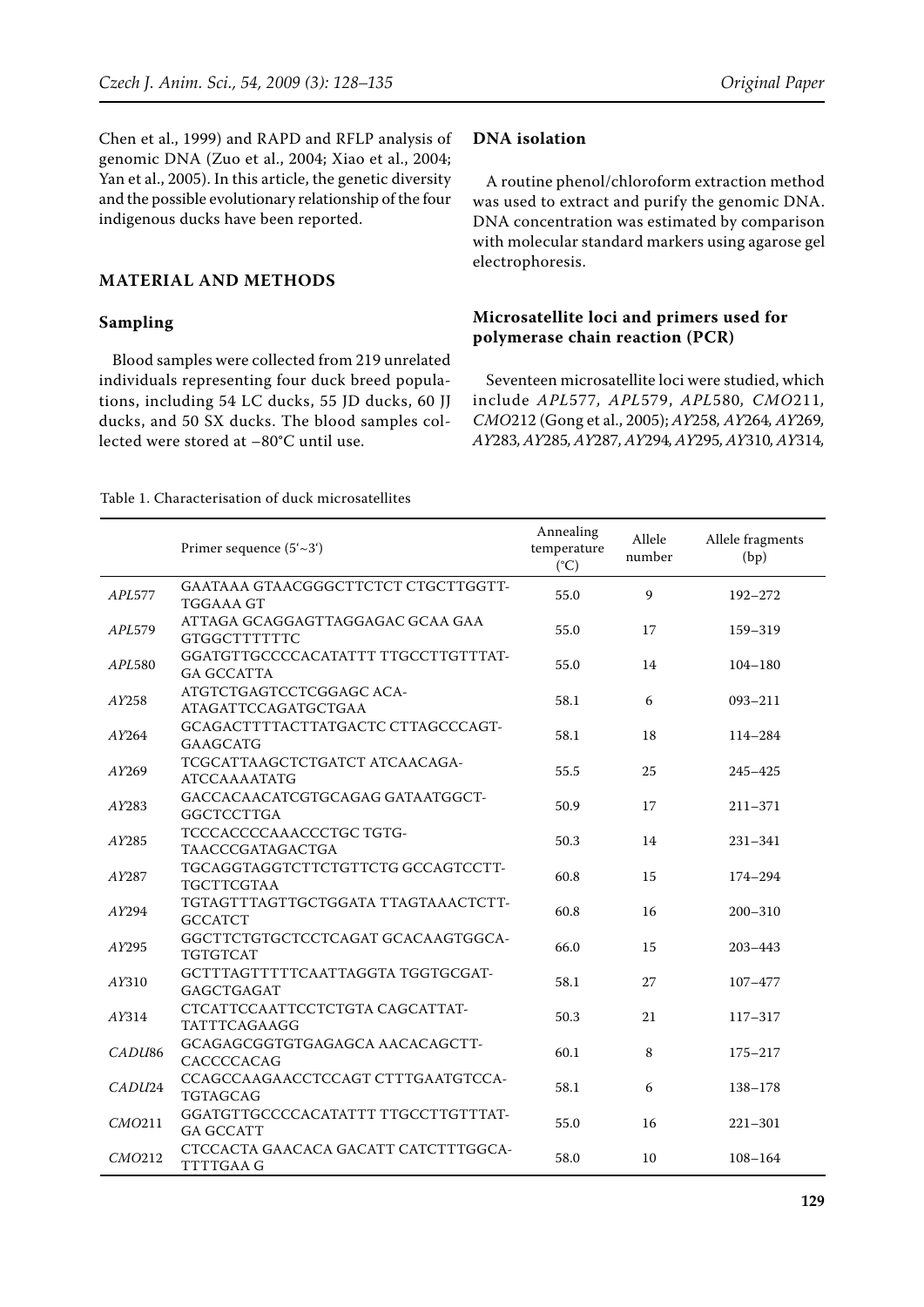| $\ddot{\phantom{a}}$                                                               |
|------------------------------------------------------------------------------------|
| The number of total alleles, common alleles and private alleles in four duck breed |
| $\frac{1}{2}$ is the subset of $\frac{1}{2}$ in the subset of $\frac{1}{2}$        |
|                                                                                    |
|                                                                                    |
|                                                                                    |
|                                                                                    |
| Ī                                                                                  |
|                                                                                    |
| J<br>۱                                                                             |

| Table 2. The number of total alleles, common alleles and private alleles in four duck breeds |                   |                 |                 |                             |                  |                         |                      |                              |                   |                   |                          |                   |                   |                   |         |                               |                    |
|----------------------------------------------------------------------------------------------|-------------------|-----------------|-----------------|-----------------------------|------------------|-------------------------|----------------------|------------------------------|-------------------|-------------------|--------------------------|-------------------|-------------------|-------------------|---------|-------------------------------|--------------------|
|                                                                                              |                   |                 |                 | The number of total alleles |                  |                         |                      | The number of common alleles |                   |                   |                          |                   |                   |                   |         | The number of private alleles |                    |
| Loci                                                                                         | XS                | 57              | $\triangle$     | $\equiv$                    | sample<br>entire | $S_{X-}$<br>$_{\rm LC}$ | $-8S$<br>$\triangle$ | $K-JJ$                       | Ľ<br>$\triangle$  | $\overline{(-1)}$ | JD-JJ                    | $-8S$<br>Š        | XS                | 27                | д       | 戸                             | sample<br>entire   |
| APL577                                                                                       | ₹                 | $^{\circ}$      | $\circ$         | 5                           | Q                | S                       | 2                    | $\mathbf{\Omega}$            | $\circ$           | 5                 | S                        | $\mathbf{\Omega}$ | $\circ$           |                   | 0       | $\mathbf{\sim}$               | S                  |
| APL579                                                                                       | $\mathbf{C}$      | 4               |                 | ᡡ                           | $\overline{13}$  | 0                       | 0                    | $\mathbf{\Omega}$            | $\circ$           | $\circ$           | $\circ$                  | 0                 | 0                 | $\mathbf{\Omega}$ | 0       |                               | S                  |
| APL580                                                                                       | $\sim$            | S               | ₹               | ৩                           | $\overline{10}$  | S                       | S                    | 4                            | S                 | S                 | S                        | S                 | 0                 | c                 | 0       | ⊂                             | 0                  |
| AY258                                                                                        | 4                 | ₹               | $\mathbf{\sim}$ | 4                           | 4                | 4                       | $\mathbf{\sim}$      | 4                            | $\mathbf{\sim}$   | 4                 | $\mathbf{\sim}$          | $\mathbf{\sim}$   | 0                 | c                 | 0       | ⊂                             | 0                  |
| AY264                                                                                        | $\frac{3}{2}$     | G               | 12              | $\sigma$                    | $\overline{16}$  | $\sim$                  | Ξ                    | ${}^{\circ}$                 | $\circ$           | S                 | ${}^{\circ}$             | S                 | ○                 | c                 |         |                               | ○                  |
| AY269                                                                                        | $\Box$            | $\overline{18}$ | $\overline{10}$ | $\frac{3}{2}$               | $\overline{21}$  | $\Omega$                | ᡡ                    | $\sigma$                     | $\Omega$          |                   | $\Omega$                 | Ō                 | ⊂                 | ∞                 |         |                               | S                  |
| AY283                                                                                        | G                 | $\overline{a}$  | $\Box$          | $\frac{3}{2}$               | $\overline{17}$  | $\circ$                 | $^{\circ}$           | $\circ$                      | O                 | $\overline{10}$   | $^{\circ}$               | ७                 | c                 | ⊂                 |         |                               | c                  |
| AY285                                                                                        | $\overline{a}$    | ç               | G               | ${}^{\circ}$                | $\Xi$            | Ō                       | $^{\circ}$           | $^{\circ}$                   | ${}^{\circ}$      | $^{\circ}$        | $\sim$                   | ↖                 |                   | っ                 | c       |                               |                    |
| AY287                                                                                        | $\overline{a}$    | $\overline{ }$  | $\overline{ }$  | $\infty$                    | $\overline{12}$  | ъ                       | $\overline{ }$       | $\infty$                     | 5                 | 5                 | ७                        | Б                 | 0                 | $\mathbf{\sim}$   |         |                               | $\scriptstyle\sim$ |
| AY294                                                                                        | $\overline{10}$   | S               | $\circ$         | ${}^{\circ}$                | $\frac{3}{2}$    | 4                       | 5                    | $\circ$                      | 5                 | 4                 | Б                        | 4                 | $\mathbf{\Omega}$ | ○                 |         |                               | S                  |
| AY295                                                                                        | ${}^{\infty}$     | ç               | $\sigma$        | ç                           | 12               | ৩                       | 5                    | $\circ$                      | ${}^{\circ}$      | $\infty$          | $\infty$                 | S                 | 0                 | 0                 | ⊂       | ⊂                             | 0                  |
| AY310                                                                                        | $\overline{15}$   | $\Box$          | $\overline{12}$ | $\overline{10}$             | $\overline{21}$  | ᡡ                       | Q                    | $^{\circ}$                   | $^{\circ}$        | $^{\circ}$        | $\overline{\phantom{0}}$ | ७                 | S                 | 0                 |         |                               | 4                  |
| AY314                                                                                        | $\overline{2}$    | 15              | $^{\circ}$      | $\Box$                      | $\overline{17}$  | $\overline{a}$          | $\sim$               | $\Omega$                     | ${}^{\circ}$      | ᡡ                 | $\circ$                  | ७                 | 0                 | $\mathbf{\sim}$   | ⊂       | 0                             | $\mathrel{\sim}$   |
| CA086                                                                                        | $\circ$           | $\circ$         | S               | 5                           | $\sim$           | ъ                       | 5                    | 5                            | 5                 | 5                 | 5                        | S                 |                   |                   | 0       | 0                             | $\mathbf{\sim}$    |
| CA124                                                                                        | $\mathbf{\Omega}$ | ᡛ               | $\mathbf{\sim}$ | S                           | P                | $\mathbf{\Omega}$       | $\circ$              |                              | $\mathbf{c}$      | 3                 | $\mathbf{\Omega}$        |                   | ○                 | ⊂                 | 0       |                               |                    |
| CMO11                                                                                        |                   | ₹               | $\sim$          | $\mathbf{\Omega}$           | $\overline{1}$   | 0                       | $\circ$              | $\circ$                      | $\mathbf{\Omega}$ |                   | 0                        | 0                 | 0                 | 0                 | S       |                               | 4                  |
| CMO <sub>12</sub>                                                                            | 5                 | 4               | ъ               | $\circ$                     | $^{\circ}$       | 4                       | 4                    | 4                            | 4                 | 4                 | 4                        | 4                 | $\circ$           | $\circ$           |         |                               | $\mathbf{\Omega}$  |
| Total                                                                                        | 129               | 130             | 116             | 131                         | 208              | $87\,$                  | 85                   | 51                           | 88                | $\overline{5}$    | 86                       | 68                | $\sim$            | $\Box$            | r       | $\sim$                        | $30\,$             |
| Range                                                                                        | $1 - 15$          | $3 - 18$        | $1 - 12$        | $2 - 13$                    | $4 - 21$         | $0 - 10$                | $0 - 11$             | $0 - 10$                     | $0 - 10$          | $0 - 11$          | $0 - 10$                 | $0 - 9$           | $0 - 3$           | $0 - 3$           | $0 - 3$ | $0 - 2$                       | $0 - 4$            |
| Mean                                                                                         | 7.6               | 7.6             | 6.8             | 7.7                         | 12.2             | 5.1                     | S                    | 5.4                          | 5.2               | 5.4               | 5.1                      | 4                 | 0.4               | $\overline{0.6}$  | 0.25    | 0.4                           | $\ddot{1}$         |
| $\overline{S}$                                                                               | 4.15              | 4.19            | 3.43            | 3.07                        | 4.9              | 3.14                    | 3.46                 | 2.96                         | 2.74              | 3.14              | 2.90                     | 2.5               | 0.87              | 0.99              | 0.77    | 0.62                          | 1.5                |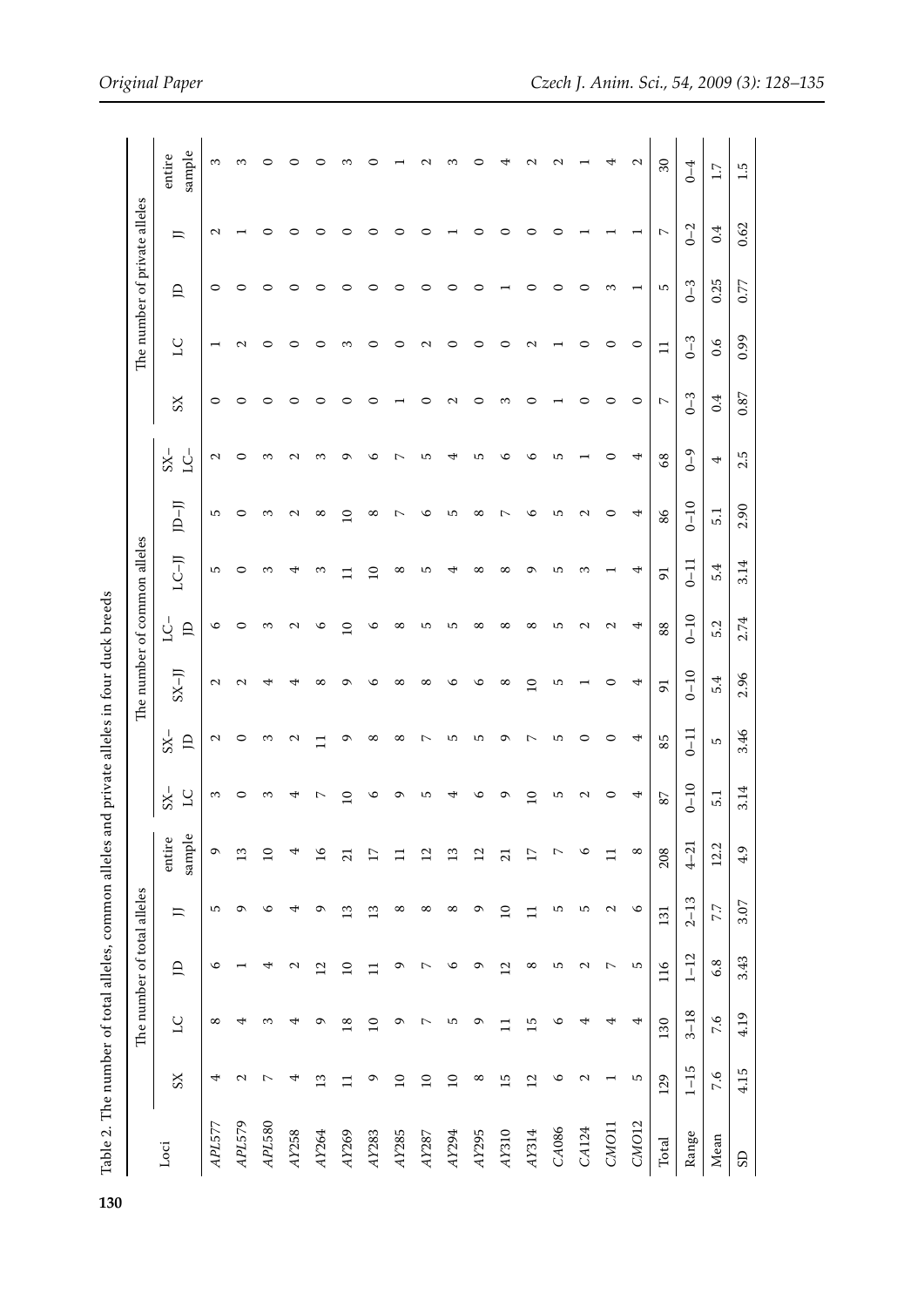*CADU*86*,* and *CADU*24 (from China Agriculture University). The PCR primers for each of these loci are listed in Table 1. All the primers were synthesised by the Shanghai Bioasia Bio-Tech. Co., Ltd.

#### **Optimisation of PCR conditions**

Amplifications of microsatellite markers by PCR were performed on Biometra T gradient 1702238 Thermal Cyclers under the following conditions: total reaction volume of 20 μl containing 2 μl of 10× typical reaction buffer, 2 μl of 25 mmol MgCl<sub>2</sub>, 0.8 μl of 10 mmol dNTPs, 0.2 μl of 5 U/μl *Taq* DNA polymerase, 1 μl of 10 pmol/μl each primer, and approximately 50 ng of duck genomic DNA. The reaction was carried out for 30 cycles by denaturing at 94°C for 1 min, annealing at the temperature optimised for each primer pair (Table 1) for 1 min, and polymerising at 72°C for 1 min, followed by an extension step at 72°C for 10 min.

The amplified products were separated by electrophoresis on an 8% non-denaturing polyacrylamide gel. DNA fragments were visualised by silver staining. The image data was analysed using Kodak Digital Science ID Image Analysis Software.

## **Statistical analysis**

The following parameters were calculated for each locus using the software Fstat (Version 2.9.3) and Genepop (Version 3.3): the distribution of allele frequencies, the presence of private alleles, the number of alleles, observed heterozygosity (*Ho*), expected population heterozygosity (*Hs*), expected total heterozygosity (*Ht*), and proportion amongpopulation differentiation (*Gst*). We also used Genepop to test pairwise linkage equilibriums at all loci over any two groups in order to compute pairwise genetic differentiation *Fst*. Software Phylip 3.5c was used to determine Nei's standard

|           |       |       | H     |       |       |       |       | $\overline{PIC}$ |       |       |
|-----------|-------|-------|-------|-------|-------|-------|-------|------------------|-------|-------|
| Locus     | SX    | LC    | JD    | JJ    | All   | SX    | LC    | JD               | JJ    | All   |
| APL577    | 0.445 | 0.792 | 0.746 | 0.761 | 0.686 | 0.384 | 0.763 | 0.704            | 0.720 | 0.643 |
| APL579    | 0.058 | 0.702 | 0.000 | 0.722 | 0.370 | 0.057 | 0.645 | 0.000            | 0.689 | 0.348 |
| APL580    | 0.745 | 0.624 | 0.552 | 0.779 | 0.675 | 0.703 | 0.549 | 0.454            | 0.747 | 0.613 |
| AY258     | 0.659 | 0.637 | 0.500 | 0.615 | 0.603 | 0.594 | 0.564 | 0.375            | 0.569 | 0.526 |
| AY264     | 0.834 | 0.666 | 0.886 | 0.799 | 0.796 | 0.815 | 0.636 | 0.876            | 0.772 | 0.775 |
| AY269     | 0.854 | 0.894 | 0.825 | 0.888 | 0.865 | 0.838 | 0.885 | 0.804            | 0.877 | 0.851 |
| AY283     | 0.570 | 0.930 | 0.834 | 0.873 | 0.802 | 0.538 | 0.927 | 0.816            | 0.860 | 0.785 |
| AY285     | 0.824 | 0.707 | 0.761 | 0.816 | 0.777 | 0.803 | 0.680 | 0.735            | 0.791 | 0.752 |
| AY287     | 0.810 | 0.500 | 0.773 | 0.816 | 0.726 | 0.789 | 0.453 | 0.744            | 0.794 | 0.695 |
| AY294     | 0.824 | 0.519 | 0.891 | 0.791 | 0.756 | 0.806 | 0.487 | 0.885            | 0.760 | 0.734 |
| AY295     | 0.714 | 0.824 | 0.804 | 0.581 | 0.731 | 0.672 | 0.803 | 0.777            | 0.554 | 0.702 |
| AY310     | 0.192 | 0.815 | 0.809 | 0.843 | 0.665 | 0.019 | 0.794 | 0.787            | 0.824 | 0.606 |
| AY314     | 0.780 | 0.841 | 0.831 | 0.821 | 0.818 | 0.756 | 0.829 | 0.809            | 0.799 | 0.798 |
| CA086     | 0.752 | 0.706 | 0.721 | 0.735 | 0.729 | 0.713 | 0.650 | 0.672            | 0.693 | 0.682 |
| CA124     | 0.500 | 0.722 | 0.500 | 0.658 | 0.595 | 0.375 | 0.672 | 0.375            | 0.595 | 0.504 |
| CMO11     | 0.000 | 0.503 | 0.690 | 0.180 | 0.343 | 0.000 | 0.435 | 0.636            | 0.164 | 0.309 |
| CMO12     | 0.715 | 0.554 | 0.627 | 0.759 | 0.664 | 0.668 | 0.456 | 0.554            | 0.720 | 0.600 |
| Mean      | 0.604 | 0.702 | 0.691 | 0.732 | 0.682 | 0.561 | 0.660 | 0.647            | 0.702 | 0.643 |
| Std. Dev. | 0.270 | 0.130 | 0.210 | 0.160 | 0.140 | 0.280 | 0.150 | 0.220            | 0.160 | 0.150 |

Table 3. Gene heterozygosity (*H*) and polymorphism information content (*PIC*)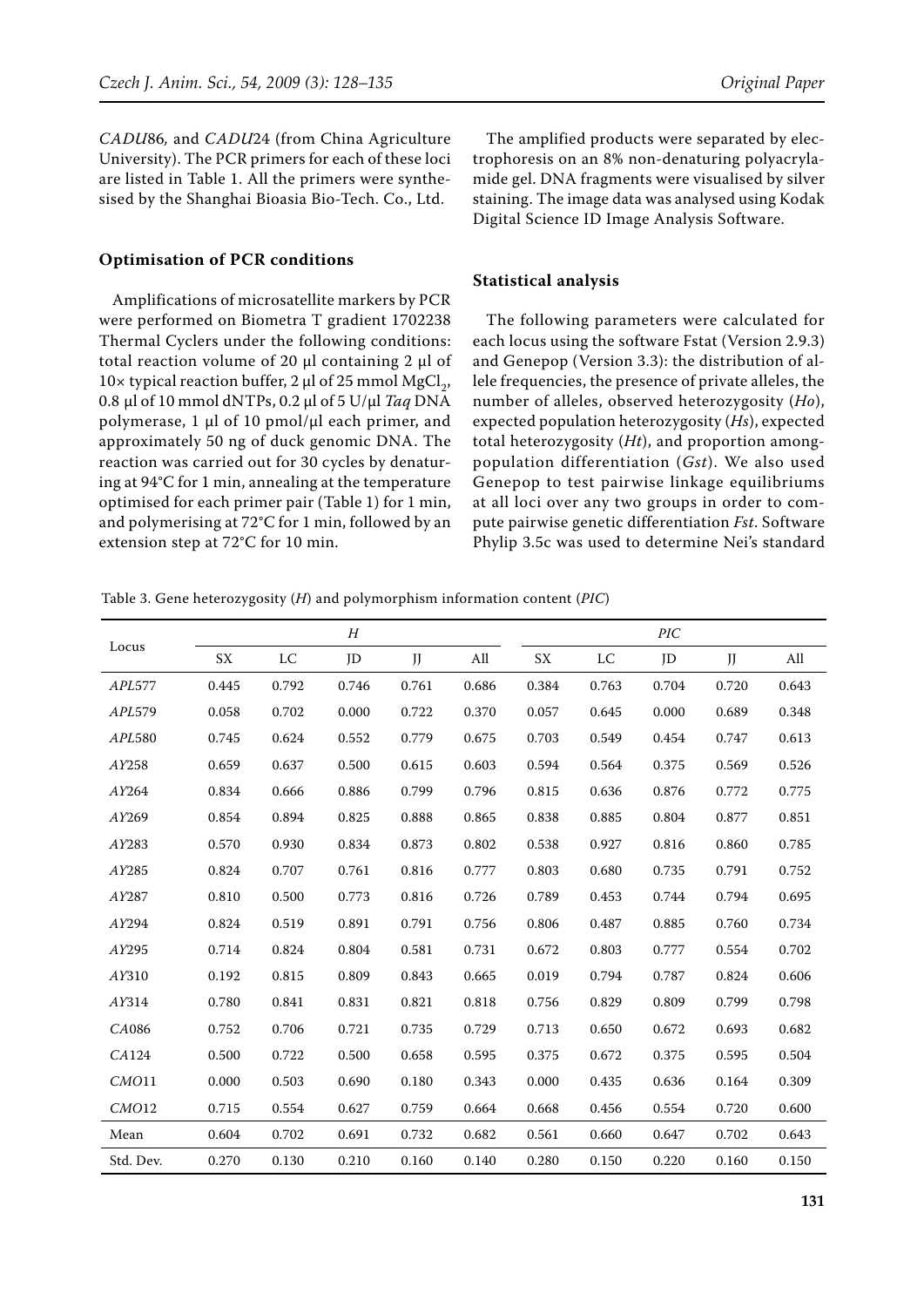*AY*295 in SX ducks





Figure 2. A portion of PCR results of *AY*294 in JD ducks

Figure 3. A portion of PCR results of

Figure 1. A portion of PCR results of

genetic distance (*Ds*) and to draw a UPGMA tree and a neighbour-joining tree based on the allele

frequency data. Polymorphism information content (*PIC*) was derived.

*CA*124 in JJ ducks

| Loci Name | Ho    | Hs    | Ht    | Gst   | Fst   | P(r < 0) |
|-----------|-------|-------|-------|-------|-------|----------|
| AP577     | 0.889 | 0.691 | 0.759 | 0.090 | 0.113 | 0.002    |
| AP579     | 0.310 | 0.375 | 0.804 | 0.534 | 0.606 | 0.002    |
| AP580     | 0.805 | 0.681 | 0.721 | 0.055 | 0.070 | 0.002    |
| AY258     | 0.927 | 0.606 | 0.697 | 0.131 | 0.166 | 0.002    |
| AY264     | 0.608 | 0.807 | 0.906 | 0.109 | 0.140 | 0.002    |
| AY269     | 0.606 | 0.877 | 0.910 | 0.036 | 0.047 | 0.002    |
| AY283     | 0.688 | 0.771 | 0.830 | 0.072 | 0.093 | 0.002    |
| AY285     | 0.512 | 0.788 | 0.841 | 0.063 | 0.083 | 0.002    |
| AY287     | 0.825 | 0.731 | 0.858 | 0.148 | 0.188 | 0.002    |
| AY294     | 0.600 | 0.725 | 0.807 | 0.101 | 0.130 | 0.002    |
| AY295     | 0.528 | 0.740 | 0.825 | 0.102 | 0.133 | 0.002    |
| AY310     | 0.741 | 0.845 | 0.904 | 0.065 | 0.086 | 0.002    |
| AY314     | 0.793 | 0.827 | 0.878 | 0.057 | 0.076 | 0.002    |
| CA086     | 0.899 | 0.734 | 0.754 | 0.026 | 0.034 | 0.002    |
| CA124     | 1.000 | 0.597 | 0.756 | 0.210 | 0.262 | 0.002    |
| CMO11     | 0.163 | 0.349 | 0.795 | 0.561 | 0.641 | 0.002    |
| CMO12     | 0.897 | 0.669 | 0.748 | 0.106 | 0.137 | 0.002    |
| Overall   | 0.693 | 0.695 | 0.811 | 0.144 | 0.184 | 0.002    |

Table 4. Nei's estimation of heterozygosity, *Fst* and *Gst* values

*Ho* = Observed heterozygosity from direct count

*Hs* = Expected population heterozygosity, from Nei (1978)

*Ht* = Expected total heterozygosity, from Nei (1978)

*Gst* = Proportion among–population differentiation, from Nei (1978)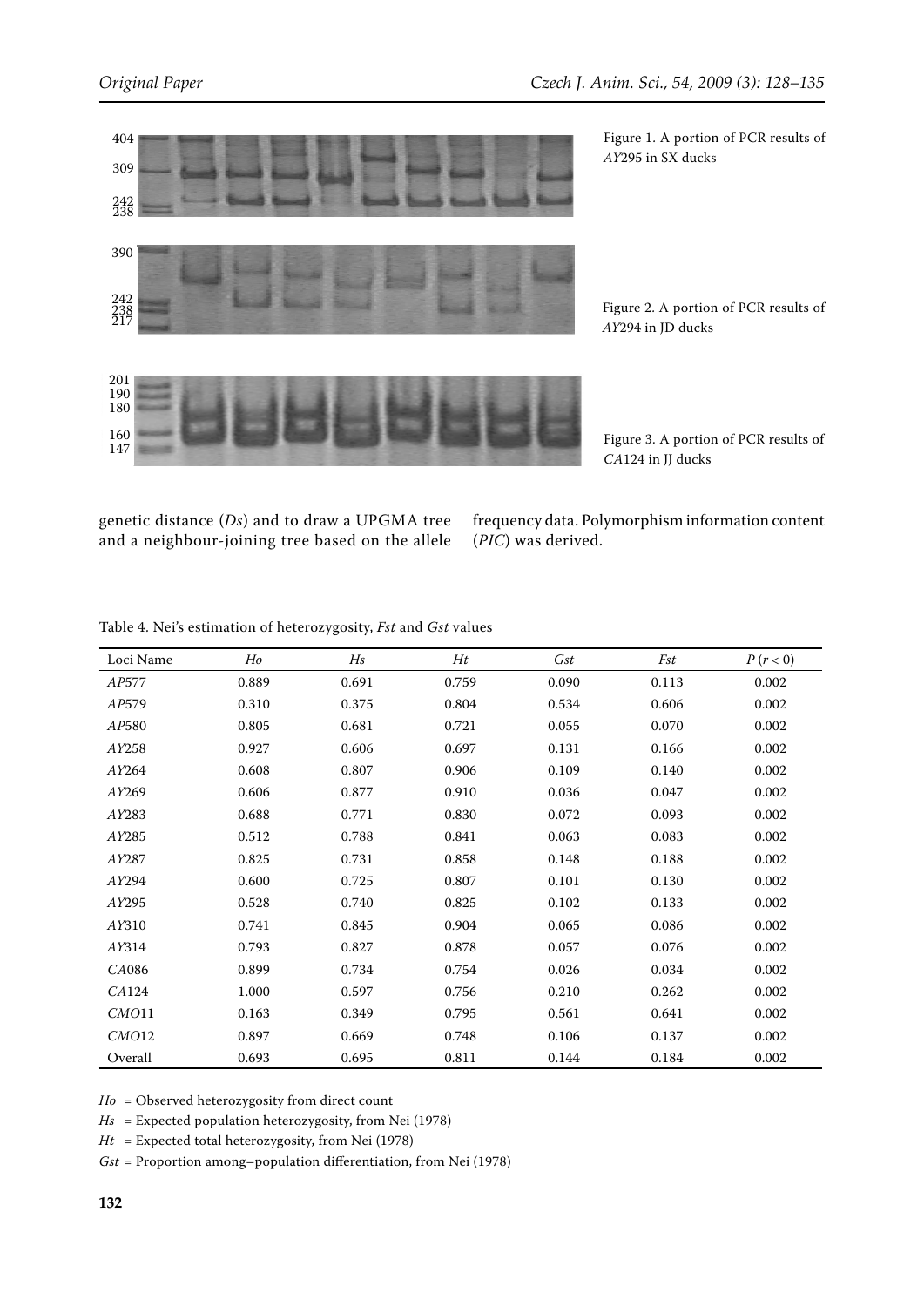Table 5. The genetic distances (*Ds*) and *Fst* values of four local laying-type duck populations

*Fst* values are above the diagonal and the genetic distances are below the diagonal

JD 0.514 0.526 0.151

JJ 0.583 0.662 0.528

#### **RESULTS**

#### **Genetic diversity and genetic differentiation**

Seventeen microsatellites were analyzed, all of which are polymorphic, showing 4–15 different alleles per locus (average  $12.2 \pm 4.9$ ) (Table 2). Among the four duck breeds, SX ducks have totally 129 alleles, LC ducks have 130, JD ducks have 116, while JJ ducks have 131. Altogether (in all four duck breeds), there are totally 208 different alleles. Overall, the number of alleles per locus ranges from 4 (*AY*258) to 21 (*AY*269*, AY*310). Among the 208 alleles, 68 were commonly found in all the four breeds. The number of common alleles at each locus in these four duck breeds, however, varies from 0 to 9, with the average number of common alleles being 4. There were 30 private alleles, 11 in LC ducks, 7 in SX ducks, 7 in JJ ducks, and 5 in JD ducks.

Among seventeen polymorphic markers, the highest heterozygosity (*H*) is 0.865, which was observed at *AY*269, and the lowest heterozygosity(*H*) is 0.343, which was at *CMO*11. A total of 15 (88.24%) loci have heterozygosities greater than 0.50. Further calculations indicate that the average *H* ranges from 0.604 in SX ducks to 0.732 in JJ ducks. The *PIC* of 17 loci ranges from 0.309 (*CMO11*) to 0.851 (*AY269*). The average *PIC* ranges from 0.561 in SX ducks to 0.702 in JJ ducks (Table 3).

## **Population genetic variations**

*Gst* measures genetic divergence between different breeds and it is calculated based on allele frequencies of all the seventeen microsatellites. Our results show that *Gst* changes drastically from one microsatellite locus to another among the four

duck breeds, ranging from 2.6% (*CA*086) to 56.1% (*CMO*11), with an average of 14.4% (Table 4). More than 85.6 percent of the variations were found to be due to the differences amongst the individuals within the same breeds*.* Population heterozygosity *(Hs*) ranges from 0.349 (*CMO*11) to 0.877 (*AY*269) in all the four breeds, and total heterozygosity (*Ht*) is from 0.697 to 0.910. *Fst* values range between 0.034 and 0.641, corresponding to moderate (0.05–0.15) to great (0.15–0.25) genetic differentiation extents. Statistically significant genetic variation (*P* < 0.002; random value < observed value) was observed at each locus analysed. When populations from different duck breeds were pair-wise associated, the highest *Fst* value of 0.220 was obtained in SX and JD ducks as compared to 0.170 in LC and JD ducks, and 0.151 in JJ and JD ducks (Table 5). Taken together, a low degree of genetic differentiation was found amongst the four breeds studied and a significantly high level of variation was observed among individuals within the same breeds. These *Fst* results suggest a relatively low gene flow between different breeds and, equivalently, a relatively high reproductive isolation within the same ones.

# **The genetic distance (***Ds***) and genetic relation among the four indigenous duck populations**

The genetic distance was further estimated on the basis of Nei's distance derived from Phylip software, and the calculated results are presented in Table 5. It was found that there is a short genetic distance between SX and JD ducks (0.514), and



Figure 4. NJ tree for four laying-type duck breeds (the numbers at the nodes are the percent duck breeds in China occurrence in 1 000 bootstrap replicates)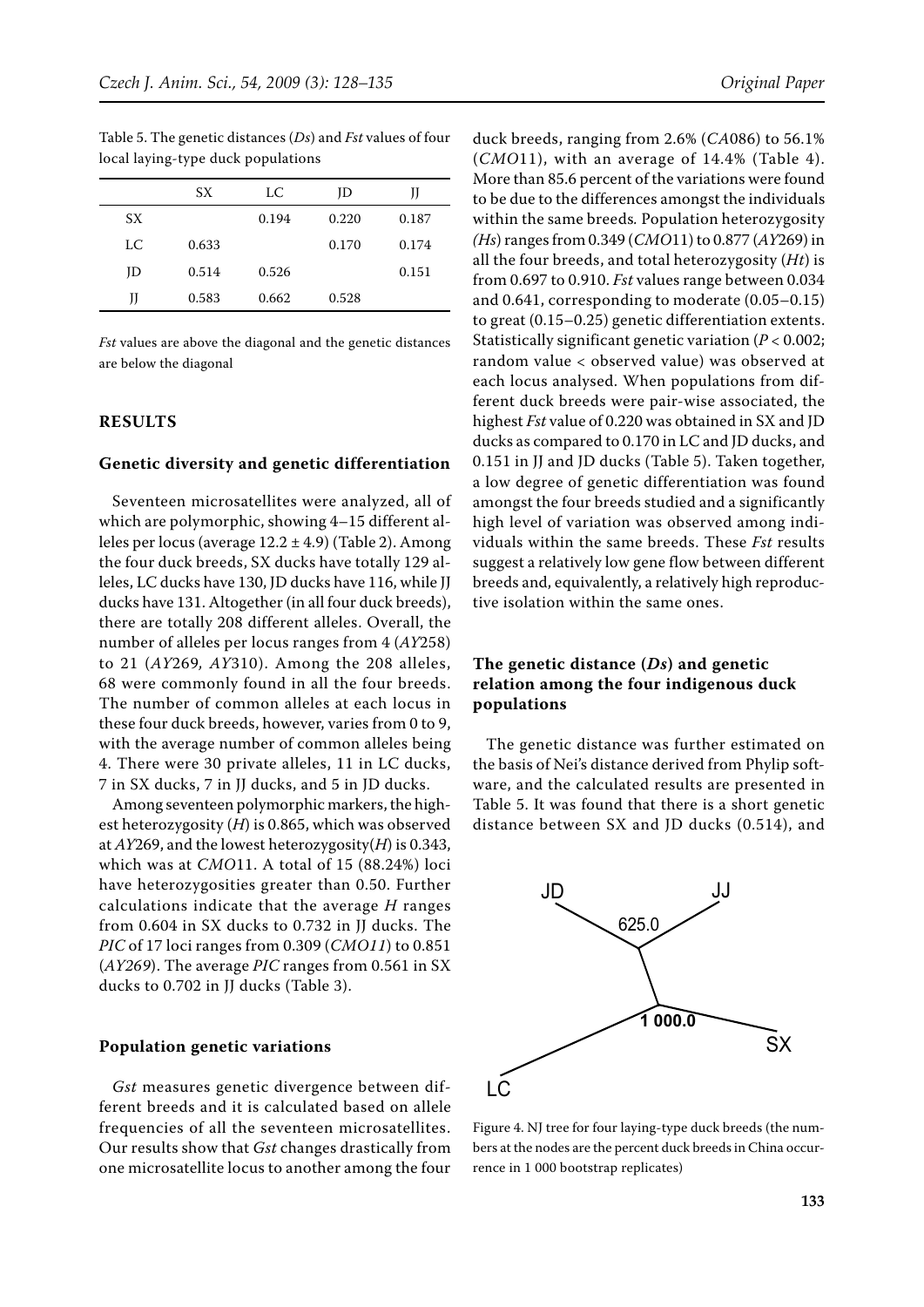

Figure 5. UPGMA tree for four laying-type duck breeds (Bootstrap values 1 000 replication)

a long genetic distance between JJ and LC ducks (0.662). These data suggest that SX ducks and JD ducks more resemble each other, with the genetic resemblance coefficient factor being 0.486.

Furthermore, UPGMA tree clustering was generated using *Ds* data (Figure 4). Bootstrap values are based on 1 000 replicates, and their support to the main clusters is as high as 62.5% and 100% (Figure 4). A similar phylogenetic tree structure was also obtained with the neighbour-joining algorithm (Figure 5). This neighbour-joining method assumes that two neighbours (the two nearest taxa on an unrooted tree) are connected by a single node. The UPGMA algorithm does not make any such assumptions as to linear descent, and it simply measures the amount of divergence among populations. The branches between SX and LC ducks are deep, and are well supported by bootstrap values, indicating an unambiguous genetic distance between them.

# **DISCUSSION**

The variation of genetic diversity and allele distribution was strongly dependent on the microsatellite locus that was analysed. The results obtained in this study demonstrate that the levels of genetic diversity were relatively high in these four breeds. The average heterozygosities (*H*) of microsatellite markers are similar to those in Red-Winged Blackbirds reported by Williams et al. (2004) and those in Shaoxing duck reported by Wu et al. (2006), with the average being from 0.780 to 0.800 and from 0.738 to 0.834, respectively. The *PIC* ranges from 0.513 to 0.644 in eleven duck populations (Zhao et al., 2005). *Ho* was found to be between 0.370 to 0.960 in Eider duck and their cross-species (Paulus

et al., 2003). In this study, we found that *H* is 0.693. The number of alleles per locus in this study is significantly higher than that reported in the other species of ducks (Williams et al., 2004).

*Fst* are measures of the degree of resemblance between individuals within a breed. This resemblance can be interpreted as the differences between individuals in different breeds and expressed as the differences between breeds as a proportion of the total genetic variance. Genetic differentiation is a complicated issue that may result from natural selection favouring different genotypes in different subpopulations, from random processes in transmission of alleles from one generation to the next, or from stochastic differences in allele frequency among the initial founders of the subpopulations. Our study has shown that genetic differentiation has the highest value for SX and JD ducks (0.220), followed by SX and LC ducks (0.194) and SX and JJ ducks (0.185). Thus, the extent of genetic differentiation between different breeds can be extremely variable. The observed divergence most probably reflects the human selection. Williams (2005) assessed genetic variation among mottled ducks and mallards, he found there is a significant overall difference between these species within two geographic areas: *Fst* between mallards and mottled ducks in Florida is as large as 0.210.

The present study analyzes four laying-type duck breeds in China, which present high levels of genetic diversity and population genetic differentiation. Results from this study suggest that local breeds may be considered important reservoirs of genetic diversity. Phylogenetic approaches suggest that artificial selection plays an important role in genetic differentiation of duck breeds. Clearly, the knowledge of genetic relationships among breeds will be significant for the conservation of those animal genetic resources and for development of breeding programs for increased productivity.

#### **REFERENCES**

- Chen Y.X., Zhao Y., Lu L.J., Lai Y.Z. (1999): Comparative study of mitochondrial DNA restriction maps of Genus Anas ducks in Fujian Province. Journal of Xiamen University (Natural Science), 38, 108–111.
- Chen Y.X., Chen X.L., Lu L.J., Zhao Y., Zuo Z.H., Lai Y.Z. (2001): Research for domestic duck resources and the St rain breeding. Journal of Xiamen University (Natural Science), 40, 642–646.